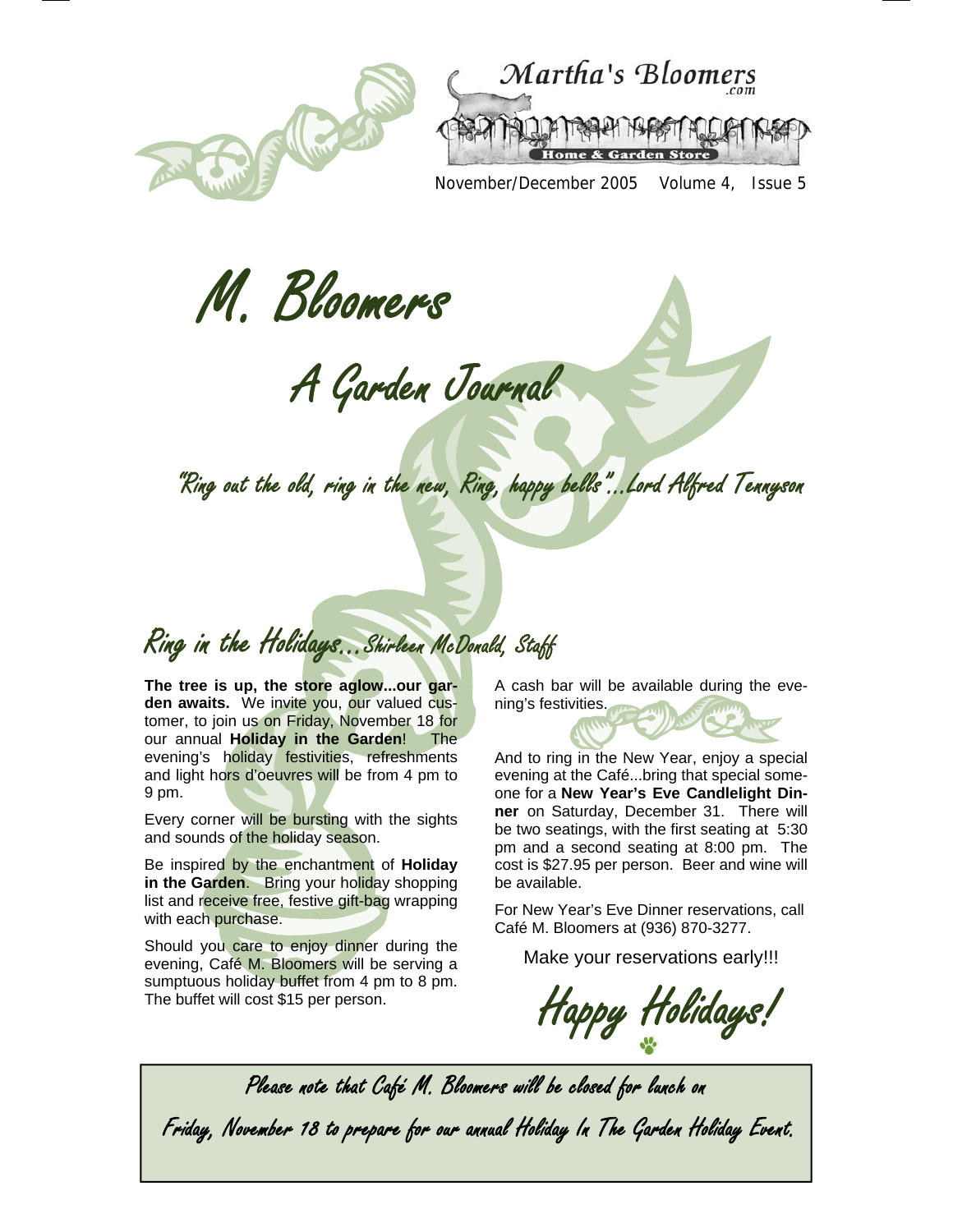## Cool Weather Landscaping...Vickie Deike, Landscape Designer

**C'mon cool weather!** This year our tolerance for the hot, humid climate has definitely been pushed to the limits. Since summer seemed to last through October, we may have skipped fall entirely and be going into winter. With the cool weather here it's time to switch gardening gears. There are a few things that we can do to take advantage of the change in seasons.

While in our climate you can plant all year, right now is the best time to be planting or transplanting. This is especially true for larger plants or trees. Even though they are going dormant and not putting on leaves or branches, the roots will continue to grow throughout the winter. Plants "come out" in the spring from the energy stored in the root system during the winter. It gives them a head start on spring and will best prepare them to withstand the heat of the summer.

Fall planting for perennials is also ideal. Even though they will go dormant fairly soon after planting, their roots will continue to grow. Once spring rolls around these flowering plants will bush out bigger and have more blooms than if they had just been planted that spring.

Transplanting or relocating plants in your beds is always stressful to plants because so many roots have to be cut. Doing this in cooler weather when the transpiration rate is lower gives the reduced root system a better chance

of keeping the plant supplied with the nutrients it needs. Also, keeping your transplants moist will be a much easier task with the cool weather.

Because our winters are wet as well as cool there is almost no need for supplemental watering. Turn your irrigation system off and enjoy saving money on your water bill. If we are unusually dry, run the system manually on an as needed basis only. If you do have new plants or transplants, watering them by hand will make sure they get enough water without wasting water on other beds or lawn that does not need it.

It is always good to maintain a thick layer of mulch (3"-4") over all planting beds. It keeps in moisture, smothers weeds, prevents erosion, and provides a constant source of decomposing organic matter. In the winter you can use mulch as insulation. Cover any plants that are border line hardy for our climate with several extra inches of mulch. In case of severe freezing, covering with blankets is still a good idea, but if you are unable to do that, at least the mulch will offer the best protection.

As always, the Martha's Bloomers Landscaping Department is ready to assist you in all your gardening endeavors. Please call us for design work, estimates, or advice.

> Contact Vickie at **(936) 870-6622** or vickie@marthasbloomers.com Jo.

"The hardest arithmetic for us to master is that which enables us to count our blessings"...Eric Hoffer Martha's Bloomers' Landscape Services Custom Garden Design Unique designs created for specific needs an d styles Landscape & Irrigation Installation Trust our expertise to put in your new landscape Water Gardens Backyard Ponds, Waterfalls, Streams, Disappearing Fountains **Vickie Deike (936) 870-6622**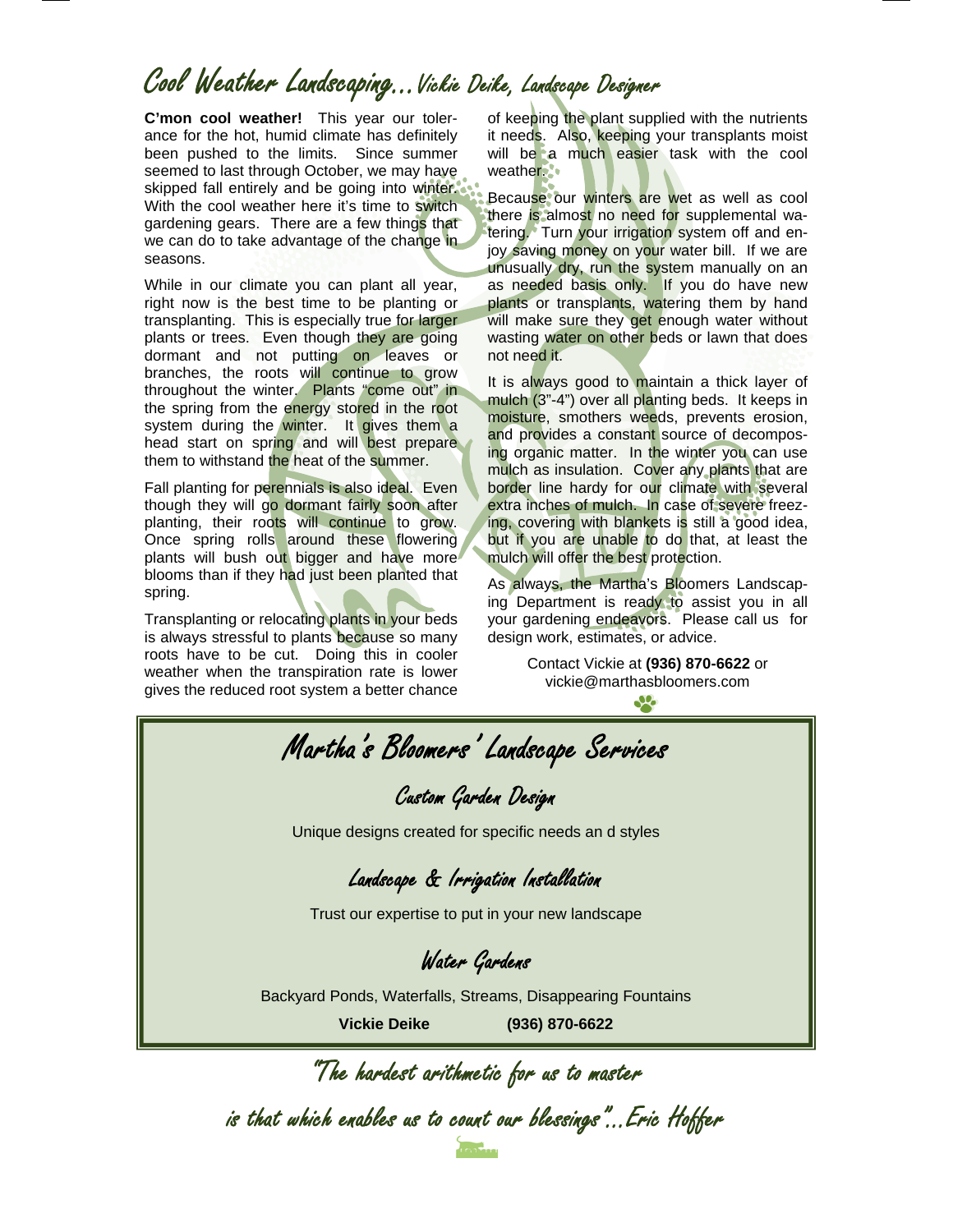#### What's Cooking at the Café... Pamela Hays, Staff

**Gift Baskets are Now Available...**Christmas is quickly approaching, and it's time to make your holiday preparations. This season Café M. Bloomers is offering a variety of gift baskets, including tea gift baskets featuring our signature orange spiced tea and demitasse cups and saucers. Coffee gift baskets feature the Café's line of flavored coffees. The

#### Tea Time at the Café

**The taking of tea with friends is one of life's leisurely pleasures.** Confidences and quiet laughter flow as freely as the tea itself, while bonds of friendship form over plates of bite-sized sweets and savories. The tradition of afternoon tea, however, began as a solitary affair. Anna, the seventh Duchess of Bedford, and lady-in waiting to Queen Victoria, was troubled with a "sinking feeling" while suffering the long stretch between lunch and

# The Perfect Holiday Party

**The Party Season is Upon Us!!** The holiday event calendar is filling quickly, so make your holiday party reservations early. From an hors d'oeuvres or dessert party to a luncheon or dinner party, Café M. Bloomers has special menus to fit all of your holiday party Café is also offering gift baskets filled with baked goods and packaged in edible peppermint bowls or on edible peppermint trays.

Come by the gourmet shop or tea room and order your gift baskets now to avoid the rush.

For more info call Pamela Hays at the Café.

(936) 870-3277

dinner. Her cure? A daily dose of tea and cakes.

We invite you to join us for the last 2005 Sunday dose of sweets, savories, and friends. This "Silver Bells Tea" will be Sunday, December 4 from 2pm to 4 pm. Gather together your friends and family and enjoy this last quiet time before the holiday rush. All foods will be holiday themed and there will be plenty of them! Call the Café at (936) 870-3277 for your reservation confirmed by credit card.

needs. While the Café does not offer offsite catering, party trays are available for pick up. For more information or to book a party, please contact Café M. Bloomers' Events Coordinator Bonnie Larsen at (936) 870-3277.

Café M. Bloomers will be closed for the holidays on Saturday, December 24; Sunday, December 25, Monday, December 26 and on Sunday, January 1.

#### Be a Winner...Shirleen McDonald, Staff

Joyce Sampson is the second winner of our Be A Winner Contest! Joyce submitted her recipe for Pecan Delight Pie. She received a gift certificate for two for lunch at Café M. Bloomers! Thank you Joyce for sending us this delicious recipe!

**Pecan Delight Pie** 

|                                              | 1 cup crushed graham crackers |                     |  |
|----------------------------------------------|-------------------------------|---------------------|--|
| 1/2 cup chopped pecans                       |                               | 1 cup sugar         |  |
| 1 tsp. vanilla                               |                               | 1 tsp. baking power |  |
| 3 egg whites 8oz. whipped cream or cool whip |                               |                     |  |
| 1 can sliced peaches, pineapple or apricots  |                               |                     |  |

Combine graham crackers and pecans. Set aside. Beat together till stiff 3 egg whites, sugar, vanilla and baking powder. Fold in crumb-nut mixture. Bake in well buttered pie plate at 325º for 30 minutes. Cool and top with sweetened whipped cream or cool whip. Top with well drained canned peach slices, pineapple or apricots.

If you want to "Be a Winner" just send in your favorite recipe, garden tip or question to gardenjournal@marthasbloomers.com.

Please keep your recipes or garden tips coming and watch to see if you are our next "Winner"!

"For man, Autumn is a time of harvest, a gathering together"...Edwin Way Teale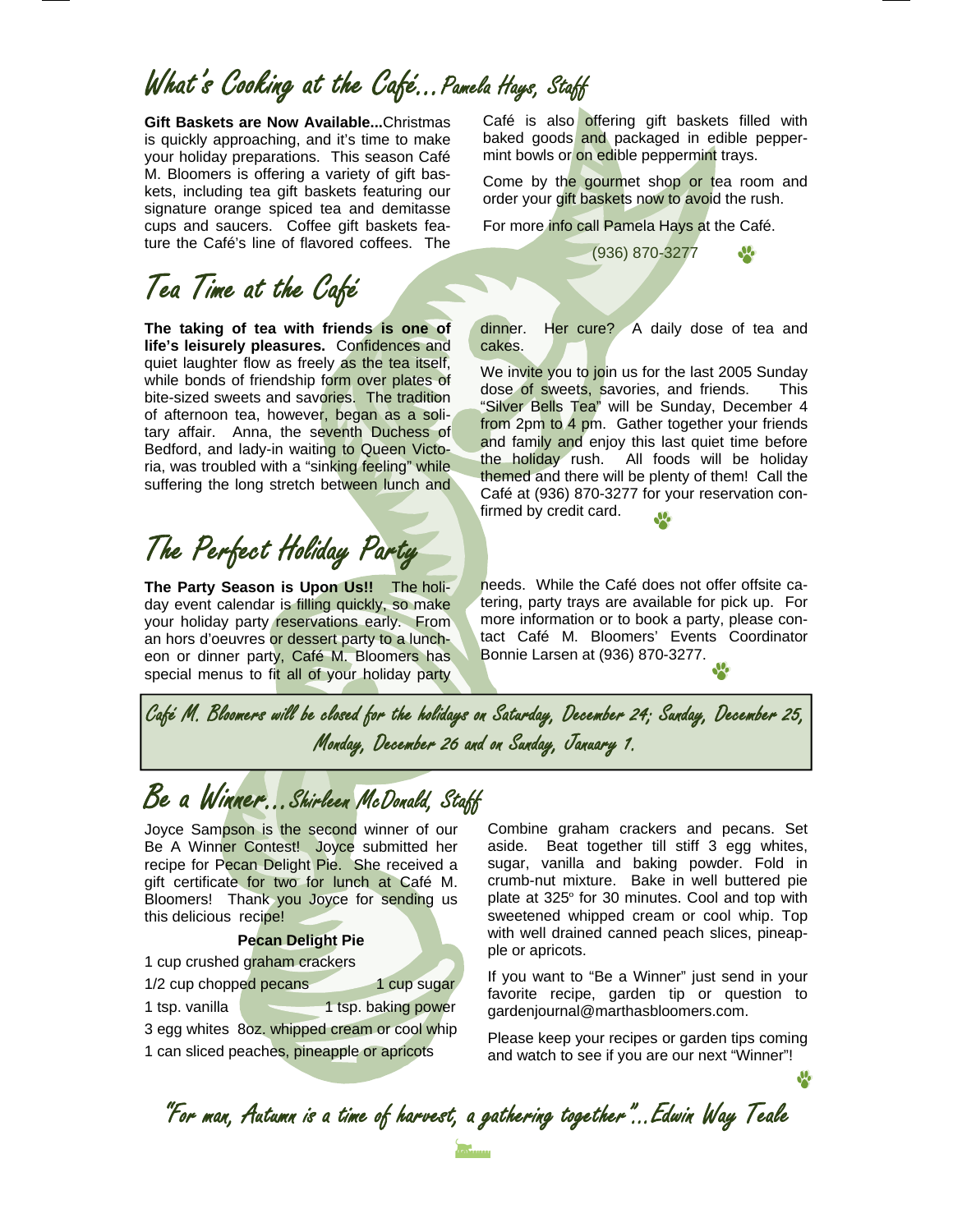#### Orange, Not Just for Autumn...Tricia Barksdale, Petals 'n Bloomers

**Often we see design themes that amount to only a fad.** These ideas are the "hot" look for awhile, but then fade out. This is not the case with the Asian influence, according to Mary Liz Curtin, a noted trend forecaster. She says the Pacific Rim expression is not going away. The main backdrop for this Asian style is shifting from red to orange (like it or not!). If solid orange is not to your fancy, you may try poppy cinnamon or tangerine colors. Any variation of orange is a "happy" color and sets the tone for the room. To accessorize with fresh

flowers you may want to explore these varieties that range from peach to full-blown orange:

| Gerbera Daisy            | Mini Calla Lily |
|--------------------------|-----------------|
| "Milva" Rose             | Ranunculus      |
| <b>Iceland Poppy</b>     | Alstromeria     |
| <b>Hypericum berries</b> | Gloriosa Lily   |
| Godetia.                 |                 |

**Petals 'n Bloomers — (936) 825-8577** 

## Poison Ivy...A Personal Look...Gay Houston, Staff

**Uncleared woods hold a fascination for anyone interested in plants.** Two years ago, I happened upon a few acres that seemed to have it all—two streams, old tall trees with undergrowth of many varieties, rocky open spaces with myriad wildflowers, shrubs, and thickets. So they became mine (and my bank's). Now with a simple little house full of windows, I enjoy my domain.

Yet, as I walk the open spaces and cleared paths, I realize I often dwell on the irritants poison ivy, greenbrier, fire ants, and bull nettle. One beautiful fall evening I stopped to

Fertilizing Naturally...Sharon Murry, Staff

**Fall is an ideal time for planting many different types of perennials, cool season annuals, bulbs, shrubs, trees and numerous herbs and vegetables.** Planting them in an organically rich, well draining soil will help establish the roots during its winter growth.

A very good all around natural fertilizer to use, especially for bulbs, is natural Bone Meal. Bone meal helps develop sturdy root systems, hastens maturity and stimulates the plants growth. When planting your bulbs, apply a  $\frac{1}{2}$  to 2 teaspoons, depending on the bulb size, in the soil approximately 2 inches below the bulb. The N-P-K ratio of most Bone meal is 0-10-0.

For lush green growth, many bulb enthusiasts also use Blood Meal. It is a high nitro-

think about how often I fret over the few "noxious" vines among the beauty. They are there, but above and among them are the wonderful other natives that peacefully coexist. The many varieties of trees that I count overwhelm me. Seeing the brilliant blooms of the red buckeye, the surprise of a blooming false foxglove, and the flash of a cardinal these are the things I look for. Overlook the poison ivy; it is there just as other unpleasant elements of life are present for all of us. Beauty and calm are ever-present and far more important. **SP** 

gen, natural food used for luxuriant deep green foliage. Sprinkle lightly on the soil surface around the plant. Work it in and water gently. Be sure to wash off any blood meal that gets on the plant leaves as blood meal is capable of burning the leaves. It has an N-P-K ratio of approximately 12-0-0.

Bone and Blood meal can also be purchased as a mixture for applying a natural supply of Nitrogen and Phosphate in one application. The combination meal has an N-P-K ratio of approximately 6-7-0.

Bone and Blood meal, either by itself or a combination of the two is ideal for roses, pansies, violets, gladiolus, mums, shrubs and vegetables.

"Thanksgiving...Not a good day to be my pants"...Kevin James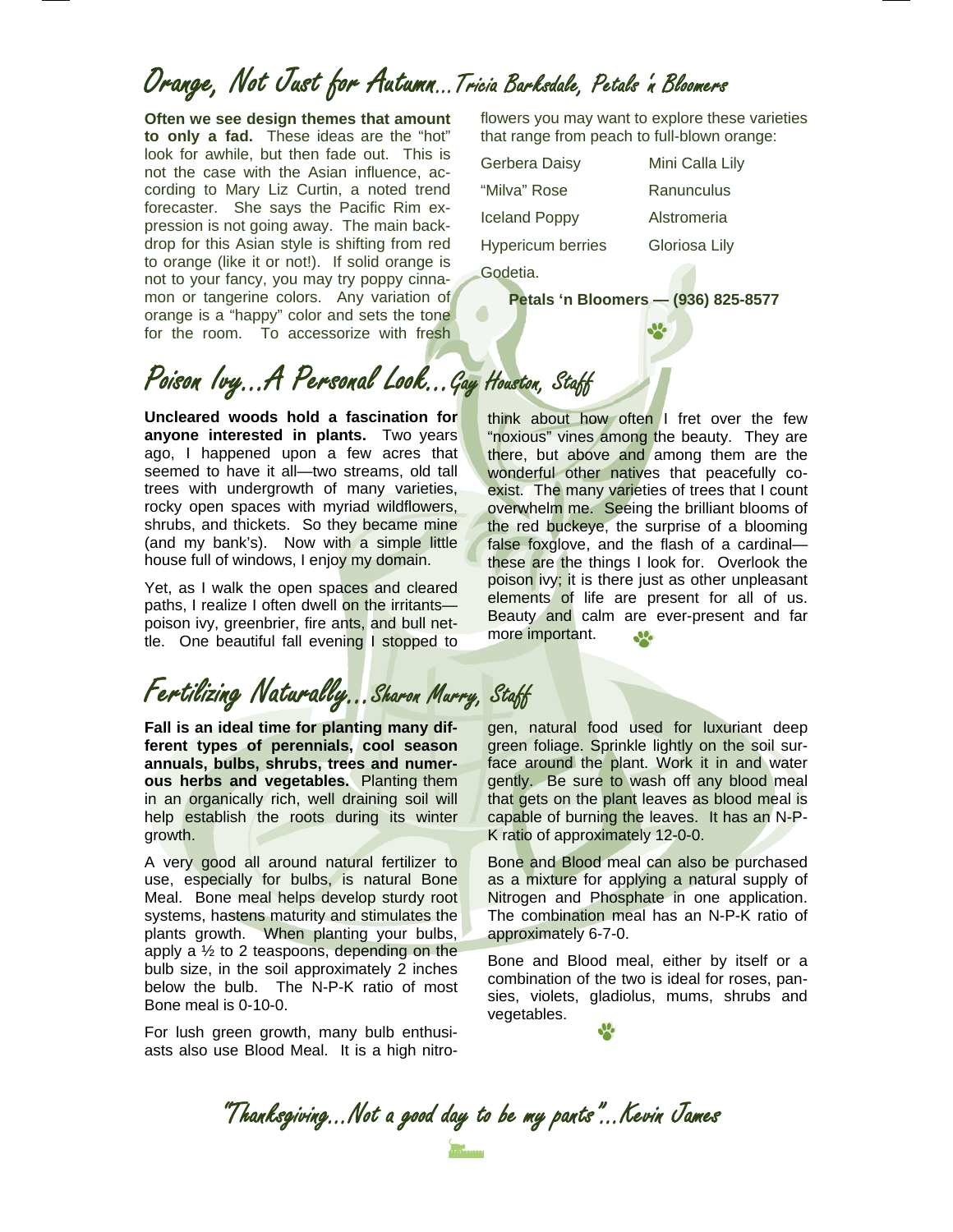#### Bulbine...David Albrecht, Horticulturist

**How about a fast and easy to grow, drought-resistant, low-maintenance, evergreen plant that blooms almost nonstop all year round?** This is not a new plant at Martha's Bloomers, but one that is very under utilized and deserves more attention.

Bulbine, *bulbine frutescens*, also referred to as a bulbinella, snake flower, cat's tail, and burn jelly plant is a member of the lily family. It is a cousin to aloe, hence the name burn jelly plant. The sap from the leaves of this plant can be used just like aloe vera for the treatment of such things as burns, scrapes, rashes and insect bites since the sap contains glycol-proteins that posses anti-bacterial properties.

The genus *Bulbine*, gets its name from the Latin word bulbus, meaning bulb or onion. However, there really are not bulbs at all in the genus *Bulbine*. Bulbine's origins are the dry grasslands along the Southern coast of Africa.

The leaves of bulbine are tall and cylindri-

cal, similar to onions. But, unlike onions, the stems continually branch and grow taller until they fall over making a larger and fuller clump to two feet.

The flowers are either orange or yellow, depending on which plant you have, and are held on spikes about one foot above the plant foliage. Bulbine blooms heaviest during the warmest months of the year, and an occasional bloom may appear during the cooler months of the year if it is in a particularly warm, protected, and sunny location.

Bulbine prefers full sun and a well drained bed, since it originates from a dry region. Over watering or a soggy soil tends to make it rot. Bulbine will tolerate a limited amount of shade, but will get leggy and cease blooming if subjected to too much shade.

One of bulbine's most appealing characteristics is its cold hardiness. In fact, *Bulbine frutescens* is the only one in the genus what will survive freezing temperatures.

Here, at Martha's Bloomers, bulbine has remained evergreen in a bed located on the southwest side of our store during a hard freeze of 16°F.

Invest in Spring...Gay Houston, Staff

**The narcissus is a flower that doesn't deserve association with the self-centered young Greek, Narcissus.** We can read the classical myth, but plant the beautiful flower that has such a rich history and has been passed down for hundreds of years.

The daffodil, jonquil, narcissus (paper white) are all members of the same species. It originated in the Mediterranean area and has been planted by gardeners all over the world for many centuries. The naturalized species found throughout the United States were brought over by early colonists and traveled West as our country was settled.

Certain varieties do better in our area. *Narcissus tazetta* in several versions is often found naturalized in our area. The late blooming

varieties do best for us and are worth planting in areas that do not get frequent early mowing. Try some along fencerows where the foliage can be allowed to grow until they naturally die back in hot weather. They usually bloom in late February or March, but must be left alone until the wide, flat green foliage makes and stores enough food for bloom next spring.

After they have gone dormant (usually when the weather turns really warm) they do not require much water. They really do best when dry during this dormant time, so plant in areas that are not over watered and have good drainage.

Martha's Bloomers carries the best types of narcissus for beds or lawns, and they are a great addition to your perennial flowers.

#### Grimes County Master Gardeners 2006 Class

Master Gardeners Class will take place each Tuesday, January 24 thru April 18, 2006 from 8:30 am to 12:30 pm. Classes will be held at the Navasota Center and the cost will once again be \$100 per person. Applications will be ready soon! If you have any questions, please contact Alvie Vesperman at (936) 894-3274.

"Holly and mistletoe, candles and bells, I know the message that each of you tells"…Leland B. Jacobs